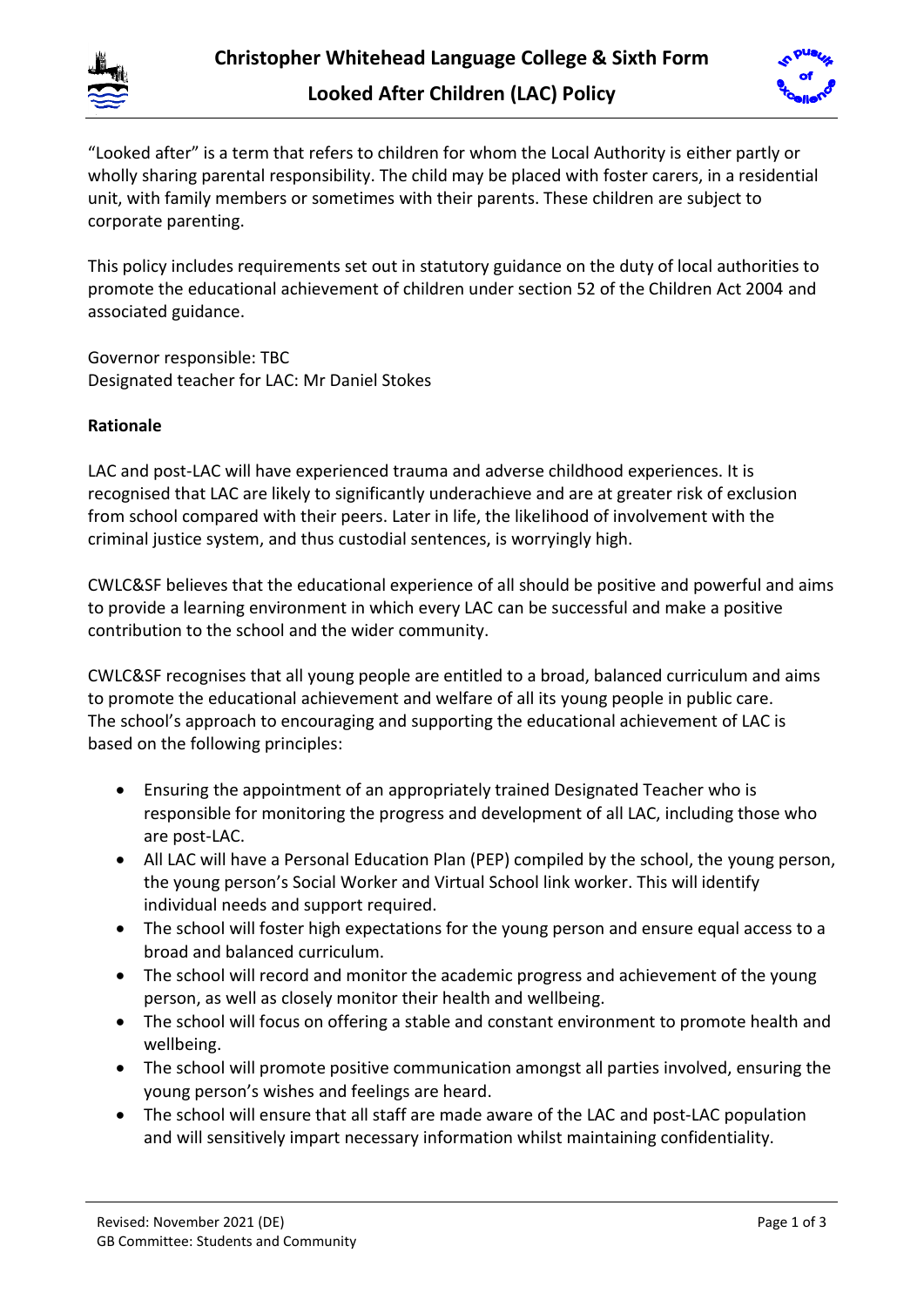## **Responsibility of the Headteacher**

- Identify a Designated Teacher (DT) for LAC.
- Ensure that the role can be assumed by other staff in the event of DT's absence.
- Ensure that procedures are in place to monitor the admission, progress, attendance and any exclusion of LAC and take action where progress, conduct or attendance is below expectations.
- Ensure that the progress and development of LAC is imparted to all involved.
- Ensure that staff receive relevant training and are aware of their responsibilities under this policy and related guidance.

## **Responsibility of the Governing body**

- Ensure that all governors are aware of the legal requirements and guidance re LAC.
- Ensure that the school has an overview of the needs and progress of LAC.
- Allocate resources to meet the needs of LAC.
- Ensure the school has a DT and that the DT is enabled to carry out responsibilities.
- Support the Headteacher, the DT and other staff in ensuring the needs of LAC are recognised and met.

#### **The role of the Designated Teacher**

- Ensure smooth transition to the school for the young person and carer, in conjunction with the Social Worker, by adopting the PEP and responding to recommended arrangements.
- Ensure that the PEP is updated with the young person, Social Worker and carer in advance of reviews. The allocation of Pupil Premium Plus funding will be discussed at PEP reviews.
- Maintain records of the LAC population, including those looked after by other local authorities and ensure that all necessary information is shared on a need to know basis.
- Ensure that each LAC has a key worker within the school; this is to be decided by the young person and the DT.
- Academic progress, attendance and emotional wellbeing to be monitored and tracked; identify and coordinate appropriate support when required.
- Liaise with curriculum, pastoral and SEND teams within the school.
- Establish and maintain regular contact with home, statutory and voluntary agencies.
- Promote inclusion in all areas of school life and encourage LAC to engage in extra-curricular activities.
- Advise staff and governors, raising awareness of the needs of LAC.
- Arrange meetings with relevant parties when the young person is experiencing difficulties at school.
- Ensure the rapid transfer of information between individuals, agencies should the young person leave the school or the locality.
- Support transition and planning when moving to a new phase in education.
- Attend training as required so that policy and practice, both regionally and nationally, is understood and applied.